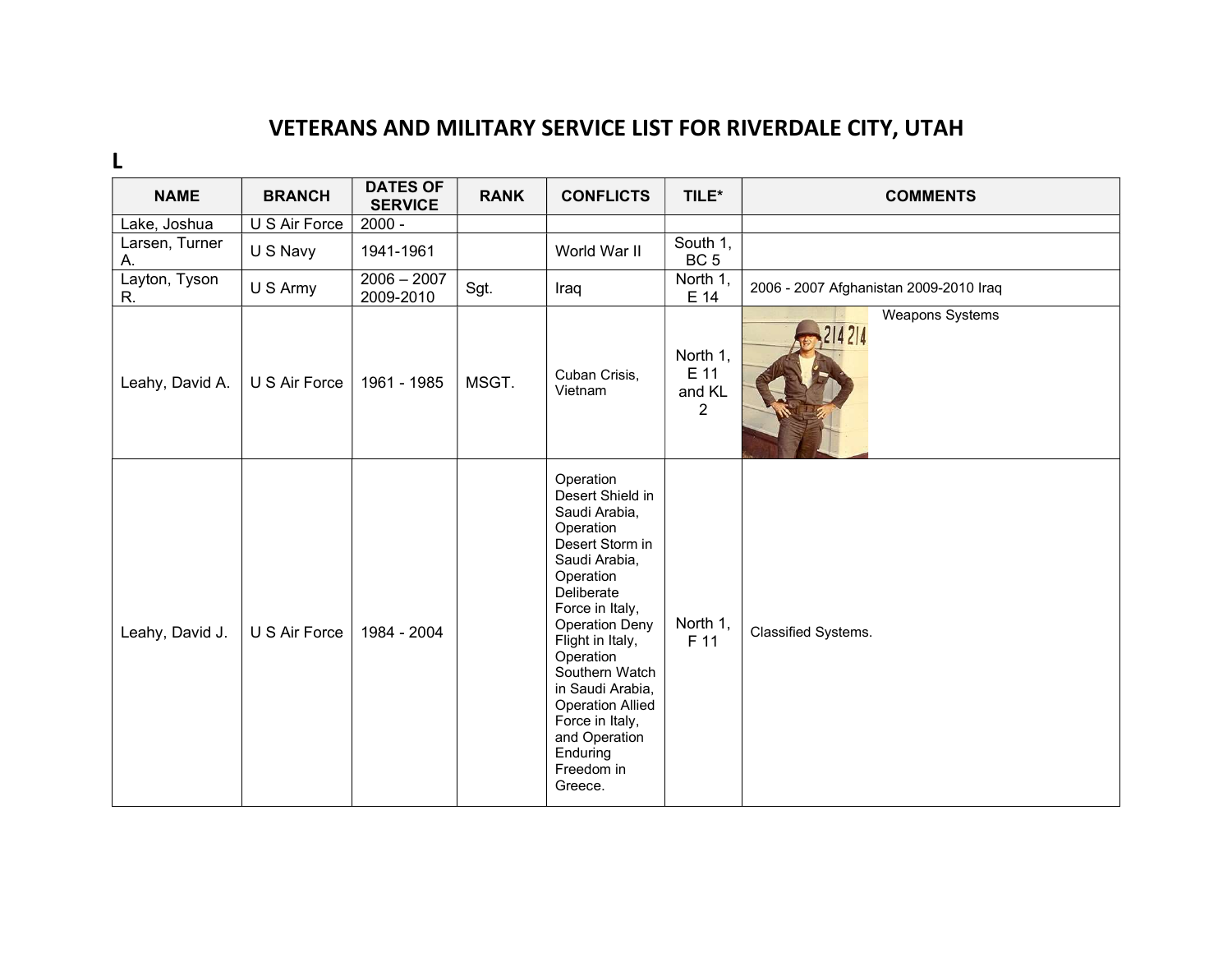| <b>NAME</b>                        | <b>BRANCH</b>                           | <b>DATES OF</b><br><b>SERVICE</b> | <b>RANK</b>                  | <b>CONFLICTS</b>                                                                                                                                       | TILE*                       | <b>COMMENTS</b>                                                                                                                                                                                                                                                                                                                             |
|------------------------------------|-----------------------------------------|-----------------------------------|------------------------------|--------------------------------------------------------------------------------------------------------------------------------------------------------|-----------------------------|---------------------------------------------------------------------------------------------------------------------------------------------------------------------------------------------------------------------------------------------------------------------------------------------------------------------------------------------|
| Leahy,<br>Elizabeth A.             | U S Air Force                           | 1997 -                            | MSgt.                        | Operation<br>Southern Watch<br>in Saudi Arabia,<br>Operation<br>Enduring<br>Freedom in<br>Afghanistan,<br>and Operation<br>Iraqi Freedom<br>in Kuwait. | North 1,<br>G 11            |                                                                                                                                                                                                                                                                                                                                             |
| Leishman,<br>Norman W.             | U S Navy                                | 1952 - 1956                       | BM3<br>Class                 | Korean War                                                                                                                                             | North 1,<br>L8              |                                                                                                                                                                                                                                                                                                                                             |
| Leishman,<br>Robert O.             | U S Army                                | 1975 -                            | $E-4$                        | Vietnam                                                                                                                                                |                             |                                                                                                                                                                                                                                                                                                                                             |
| Lesley, Elmo D.                    | U S Marines                             | 1945 - 1946                       |                              | World War II                                                                                                                                           | North 1,<br>L <sub>4</sub>  |                                                                                                                                                                                                                                                                                                                                             |
| Lewis, Doran                       | $\overline{U}$ S Army,<br>U S Air Force | 1943 - 1967                       |                              | World War II                                                                                                                                           |                             | 1943 - 1945 Army Air Corp; 1949 - 1967 U S Air<br>Force. B29 Bomber crew - tail gunner.                                                                                                                                                                                                                                                     |
| Lightfoot,<br>Thomas E.            | U S Air Force                           | 1951 - 1988                       | Colonel                      | Vietnam                                                                                                                                                | North 1,<br>BC <sub>2</sub> | Retired Colonel. Served in Texas, Colorado,<br>Georgia, California, and Utah. Served in Korea and<br>Japan. As a aircrew member he visited many<br>locations, primarily in the Pacific Area including a<br>number of missions to Vietnam. Retired as Deputy<br>Wing Commander for Resources 349th Military<br>Airlift Wing, Travis AFB, CA. |
| Litanski, John<br>Е.               | U S Air Force                           | 1965 - 1969                       | Sgt.                         | Vietnam                                                                                                                                                | North 1,<br>A 12            |                                                                                                                                                                                                                                                                                                                                             |
| Long, Daniel L.                    | U S Air Force                           | 1972 - 1994                       | $TSgt -$<br>$E-16$           | Vietnam                                                                                                                                                |                             |                                                                                                                                                                                                                                                                                                                                             |
| Lord, Hewitt F.                    | U S Navy                                | 1942 - 1946                       | Lieutenant<br>JG             | World War II                                                                                                                                           |                             |                                                                                                                                                                                                                                                                                                                                             |
| Losee, Jr.,<br>Owen Grant          | U S Navy                                | 1969 - 1973                       | Petty<br>Officer<br>CS2 (E5) | Vietnam Era                                                                                                                                            | North 1,<br><b>BC 12</b>    | VS 30 - Anti Sub Aviation Squadron 30, Key West,<br>FL; Quonset Point Rhode Island, Naval Hospital;<br>USS McKean DD 784 (Destroyer) Home Port Long<br>Beach, CA; Naval Reserve Unit, Ogden, UT; Sea<br>Bee Unit Construction Battalion. Navy Unit<br>Commendation - National Defense Medal.                                                |
| Luddington,<br><b>Brett Spiers</b> | U S Army                                | 1988 - 1996                       | Sgt.                         |                                                                                                                                                        | North 1,<br>H <sub>5</sub>  | Army Service Ribbon, Parachutist Badge,<br>Sharpshooter Qualification Badge.                                                                                                                                                                                                                                                                |